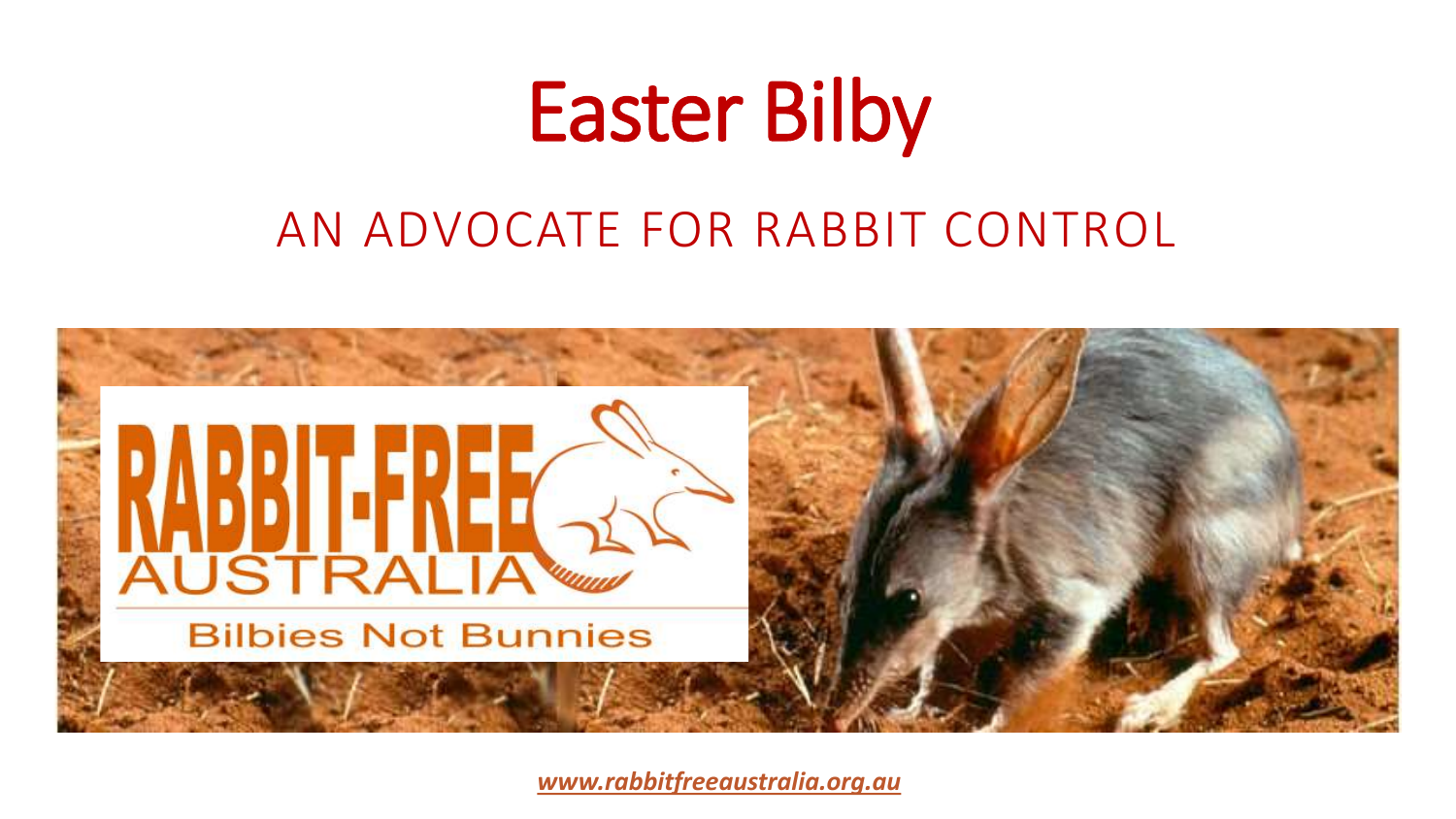# Greater bilby – in decline



A Rabbit Inspector at Hay (NSW) in the 1800s noted the take-over of bilby burrows by the more aggressive rabbits and reported that within a few decades the bilbies disappeared and the 'whole countryside swarmed with rabbits.'

'the destructive characteristics of rabbits which when burrowing killed every living thing found … including the very useful pincoo (aka bilby)' 1903

'in areas with little predation the bilbies downfall was probably due to the extraordinary abundance of rabbits, and the consequent struggle for breeding burrows' 1925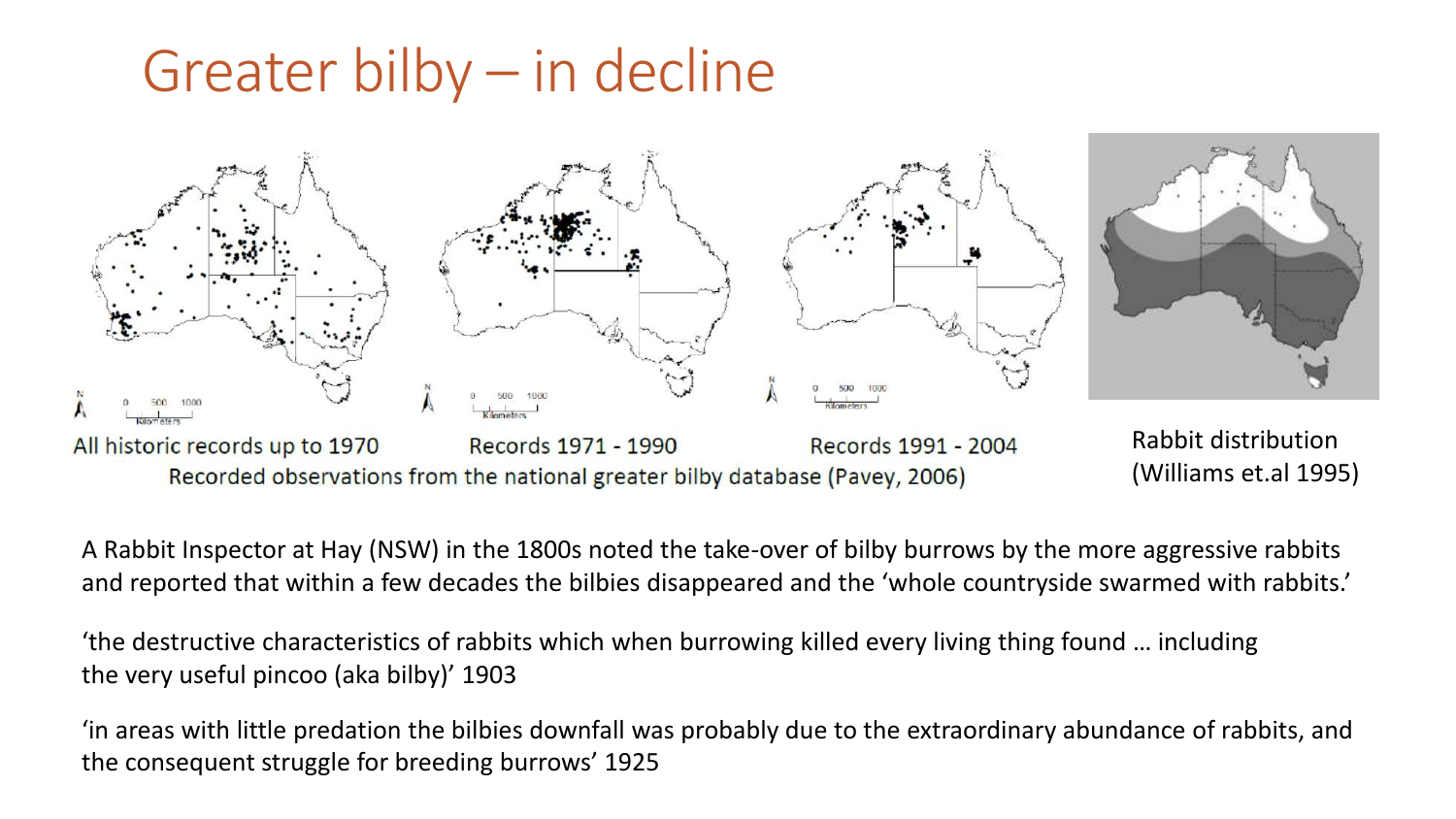# Rabbits – ecosystem destroyers



#### Rabbit-induced harm

- Grazing
- Competition for burrows
- Ecological disruption
	- Vegetation structure
	- Consequences
- Hyper-predation
- Soil erosion, carbon & weeds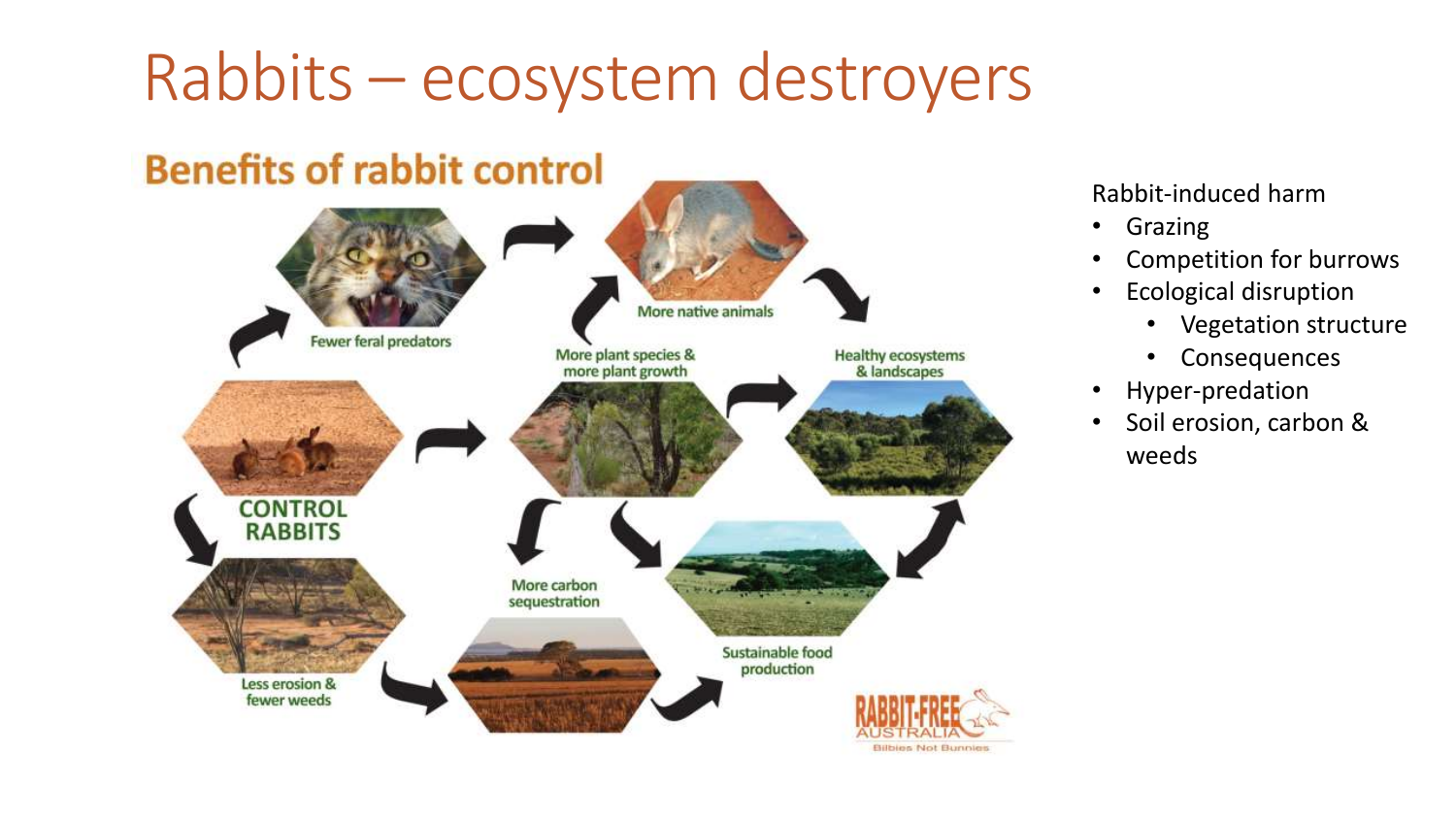

### 'It's us or them'.

Bilbies want their burrows, their food, their friends back.

The Easter Bilby campaign slogan is 'Bilbies not bunnies'. It is for **all the displaced and threatened plants and animals**.

Without OUT INTERVENTION to control rabbits the plight of bilbies, and other native species, will never improve.

Easter Bilby brings a message of hope and new life.

Productive, sustainable landscapes with healthy natural ecosystems start with **rabbit control**.

# Easter Bilby #BilbiesNotBunnies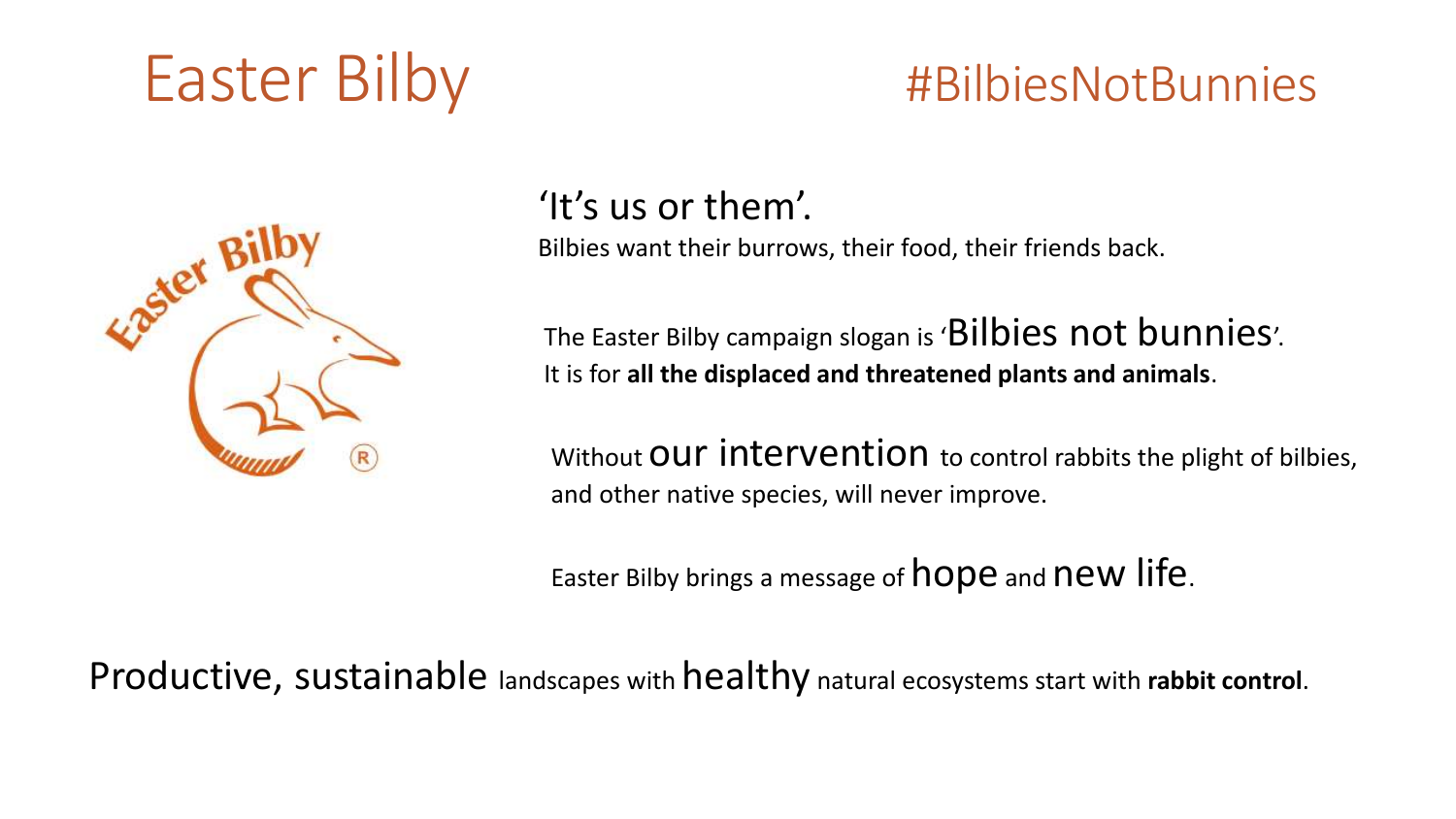# Advocating rabbit control



## **Solution** People & Programs

Healthy & productive 'rabbit-free' landscapes



## Problem



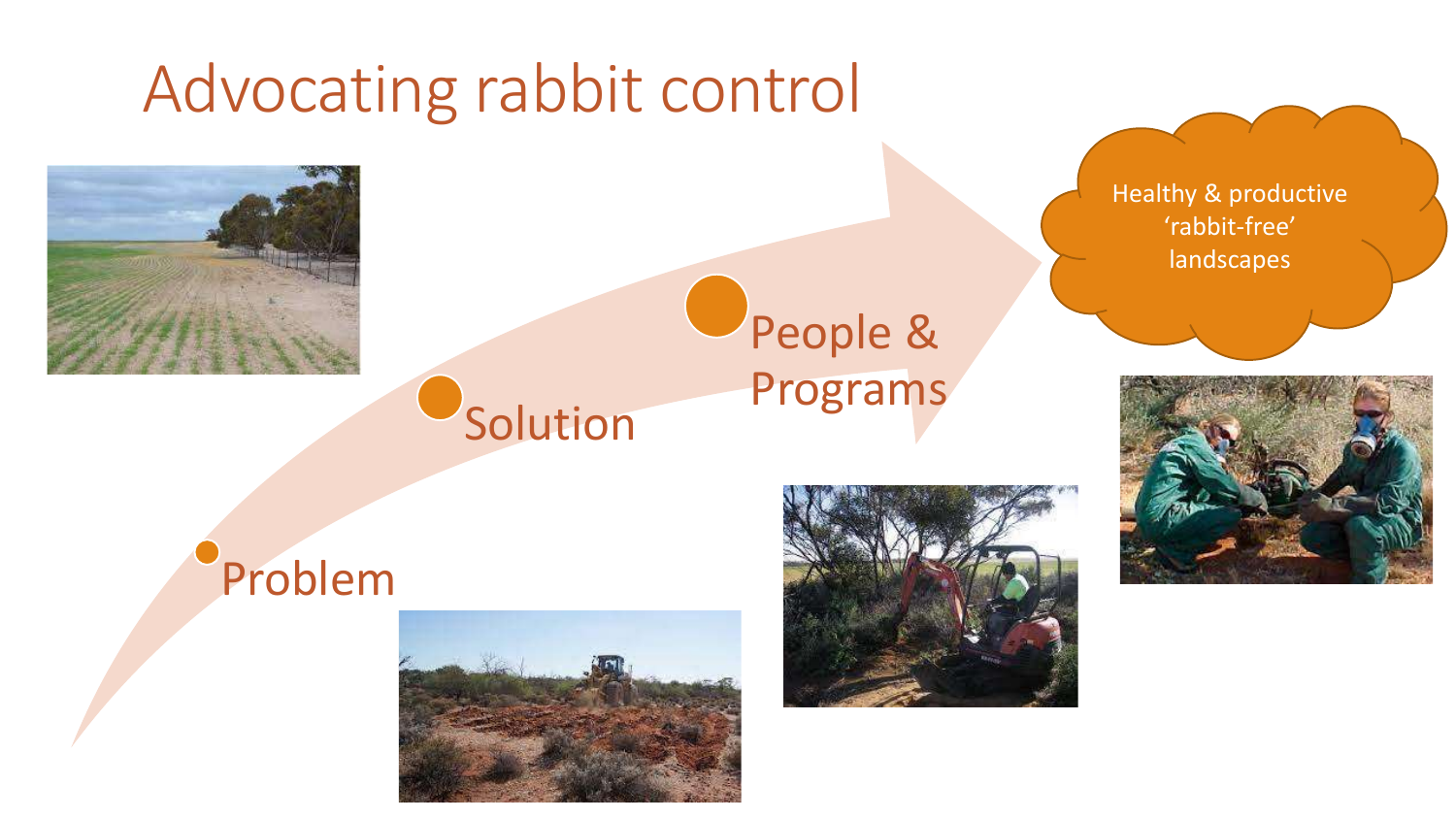## Resources





· Destroying vegetation and your garden<br>• Competing with rustive animals and stock for beth food and shelter · Causing soil erosion



#### Reports & Guides

BANDOY

and increase.

HARITAT

an a

 $\begin{array}{l} \mbox{For the case}\\ \mbox{trivial,}\\ \mbox{for all }m\end{array}$ 



People & programs

**RABBITS** 







Easter Bilby products. From harm to hope & new life.